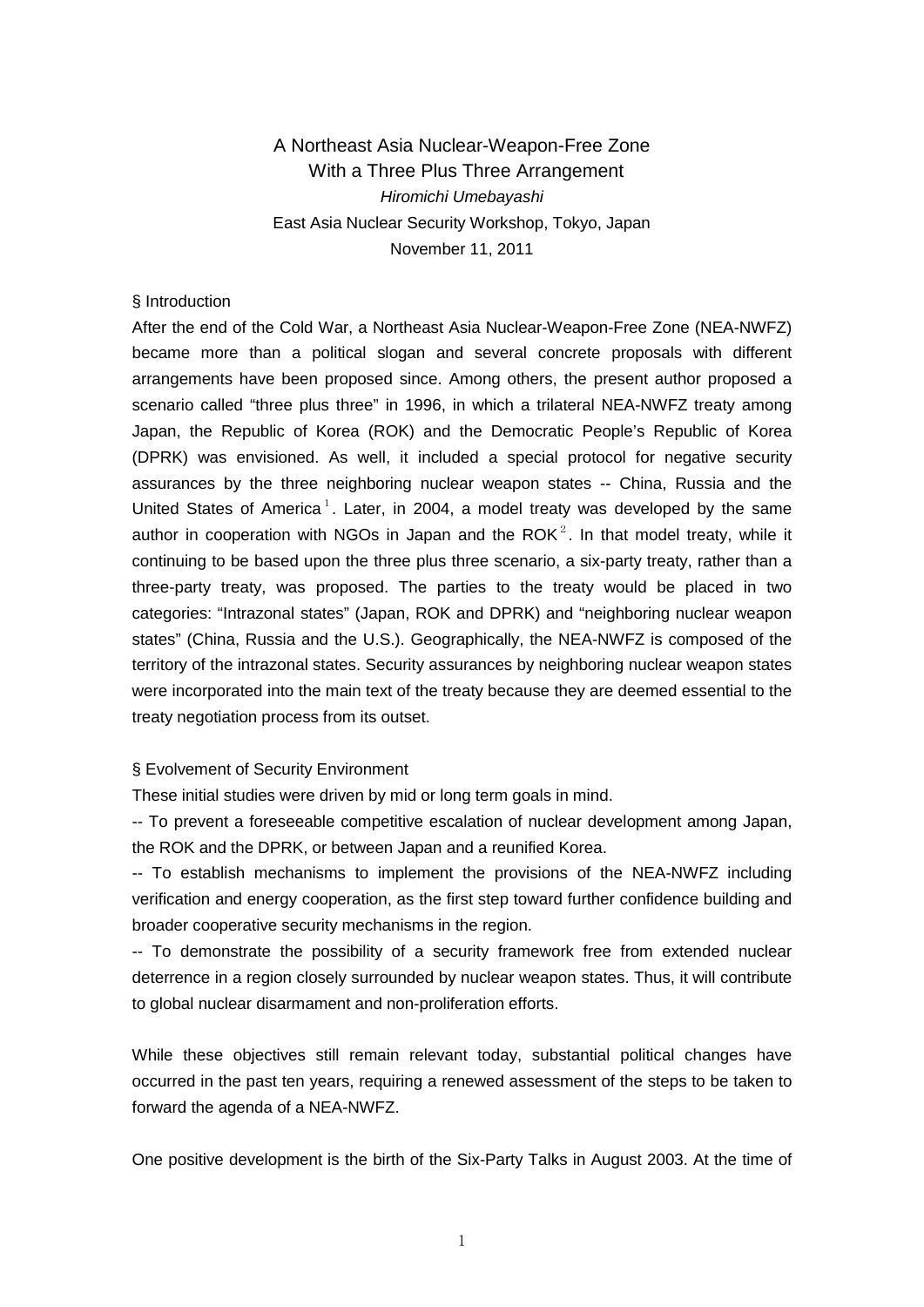the introduction of a NEA-NWFZ with the three plus three arrangement in 1996, there were no Six-Party Talks. The Talks eventually involved the same six countries as proposed for the NWFZ and became a potential forum to discuss such a zone. When we developed a six-party model treaty, there was no September 2005 joint statement, the fundamental agreement among the six countries. The 2005 joint statement acknowledges the relevance of security cooperation in Northeast Asia to "the verifiable denuclearization of the Korean Peninsula," by saying: "The Six Parties agreed to explore ways and means for promoting security cooperation in Northeast Asia." A NEA-NWFZ is typical of such ways and means for security cooperation. Moreover, the agreement of February 2007 on "Initial Actions for the Implementation of the Joint Statement" established five working groups including one specific to a "Northeast Asia Peace and Security Mechanism."

Another innovative element was included in the 2005 joint statement. In addition to the DPRK's commitment to "abandoning all nuclear weapons and existing nuclear programs," the United States affirmed that it has "no intention to attack or invade the DPRK with nuclear or conventional weapons." This means that future security assurances by nuclear weapon states could be extended to include response to an attack by conventional weapons and that an unprecedented regional security cooperation mechanism could possibly be envisioned in this regard.

On the other hand, the past five years have seen serious negative development regarding the DPRK nuclear program. The DPRK conducted two underground nuclear tests in 2006 and 2009. Although the weaponization of those devices has not yet been proven, it will not be surprising if this happens in the near future. Also, the DPRK demonstrated its ongoing indigenous plan of so-called "Juche-based nuclear power industry<sup>[3](#page-5-2)</sup>," involving the construction of at least one small light water reactor (LWR) and a modern centrifuge uranium enrichment facility as was witnessed by a team of U.S. experts that visited Pyongyang in November 2010 $4$ .

The latter development relating to the LWR is considered to be more or less consistent with the DPRK's arguments maintained before and after the start of the Six-Party Talks and could be used as a renewed path for the international community to engage the DPRK with multi-facet deliberations  $5$ . Regarding the former development of escalated nuclear deterrence, it is important to note that the DPRK has never hinted that it would possess a nuclear deterrent for the purpose of dominance, but it continues to say to the effect that the deterrence is needed to assure national security and regime preservation. In this context, this year's Joint New Year Editorial in leading DPRK newspapers reads, "The DPRK is consistent in its stand and will to achieve peace in Northeast Asia and denuclearization of the whole of the Korean peninsula.  $6"$  $6"$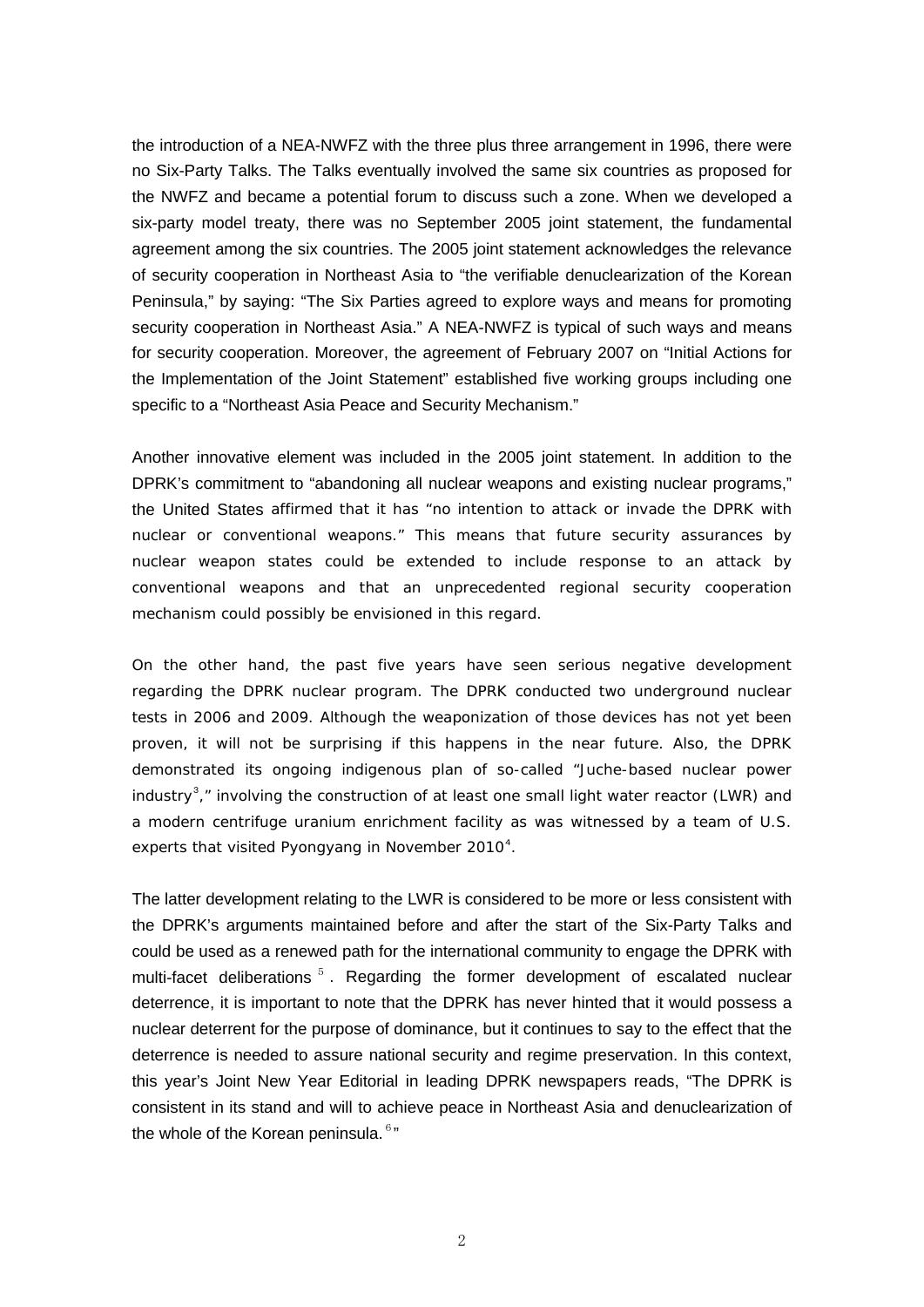Under these circumstances, the international community has urged the DPRK to fulfill the commitments of the Six-Party Talks in accordance with the September 2005 joint statement at the 2010 NPT Review Conference<sup>[7](#page-5-6)</sup>. Furthermore, the Conference Final Document reads that, "(t)he Conference also calls on the DPRK and all States parties to fully implement all relevant nuclear non-proliferation and disarmament obligations" and "reaffirmed its firm support for the Six-Party Talks and remains determined to achieve the satisfactory and comprehensive resolution to the issues involved through diplomatic means. <sup>[8](#page-5-7)</sup> " These statements imply the recognition that the DPRK's nuclear issue is part of broader global nuclear non-proliferation and disarmament issues.

### § Difficulties, not Unusual but Diverse in Establishing NWFZs

Some think that as long as the DPRK is not ready to discard its nuclear weapons program, a NEA-NWFZ will remain a remote aspiration or even a mere unrealistic dream. However, the difficulty involved in establishing a NEA-NWFZ is nothing exceptional when we look at the histories of efforts to establish the existing NWFZs. Those histories tell us that forerunners' efforts for NWFZs began with legitimate people's aspiration and political will that went well beyond the inevitable challenges of such endeavors.

In the case of the African NWFZ, African nations successfully gained a United Nations General Assembly (UNGA) resolution for a NWFZ on the African Continent in 1961, in response to French nuclear testing in the Sahara Dessert in Algeria, a French colony at that time. In spite of the adoption of the UNGS resolution, French nuclear tests continued there for four years even after the independence of Algeria in 1962. Meanwhile a suspected nuclear weapon program in the Republic of South Africa emerged in 1977 and became the major obstacle to establishing an African NWFZ. Denuclearization of South Africa was realized in 1[9](#page-5-8)90 only after the end of the Cold War $<sup>9</sup>$ . It took thirty-five years since the first</sup> UNGA resolution in 1961 for the African NWFZ Treaty, the Pelindaba Treaty, to be adopted in 1996.

Looking at the NWFZ in Latin America and the Caribbean, the proposal for the zone was first made by Costa Rica when it introduced a draft resolution to a Council of the Organization of the American States (OAS) in 1958<sup>[10](#page-5-9)</sup>. The NWFZ Treaty for the region, the Tlatelolco Treaty, was concluded in 1967 after four years' negotiation on the treaty's text. The 1962 Cuban crisis contributed to the general unification of regional efforts for a NWFZ treaty. As the Tlatelolco Treaty adopted an ingenious provision for the entry into force, the organization to ensure compliance with the obligations of the Treaty, OPNAL, began operation in 1967. However, two major countries in the region with the most advanced nuclear technology, Brazil and Argentina, remained outside control of the treaty. It was suspected that competitive nuclear weapon programs of the two countries, including even preparation for nuclear tests that was later admitted by a Brazilian official, continued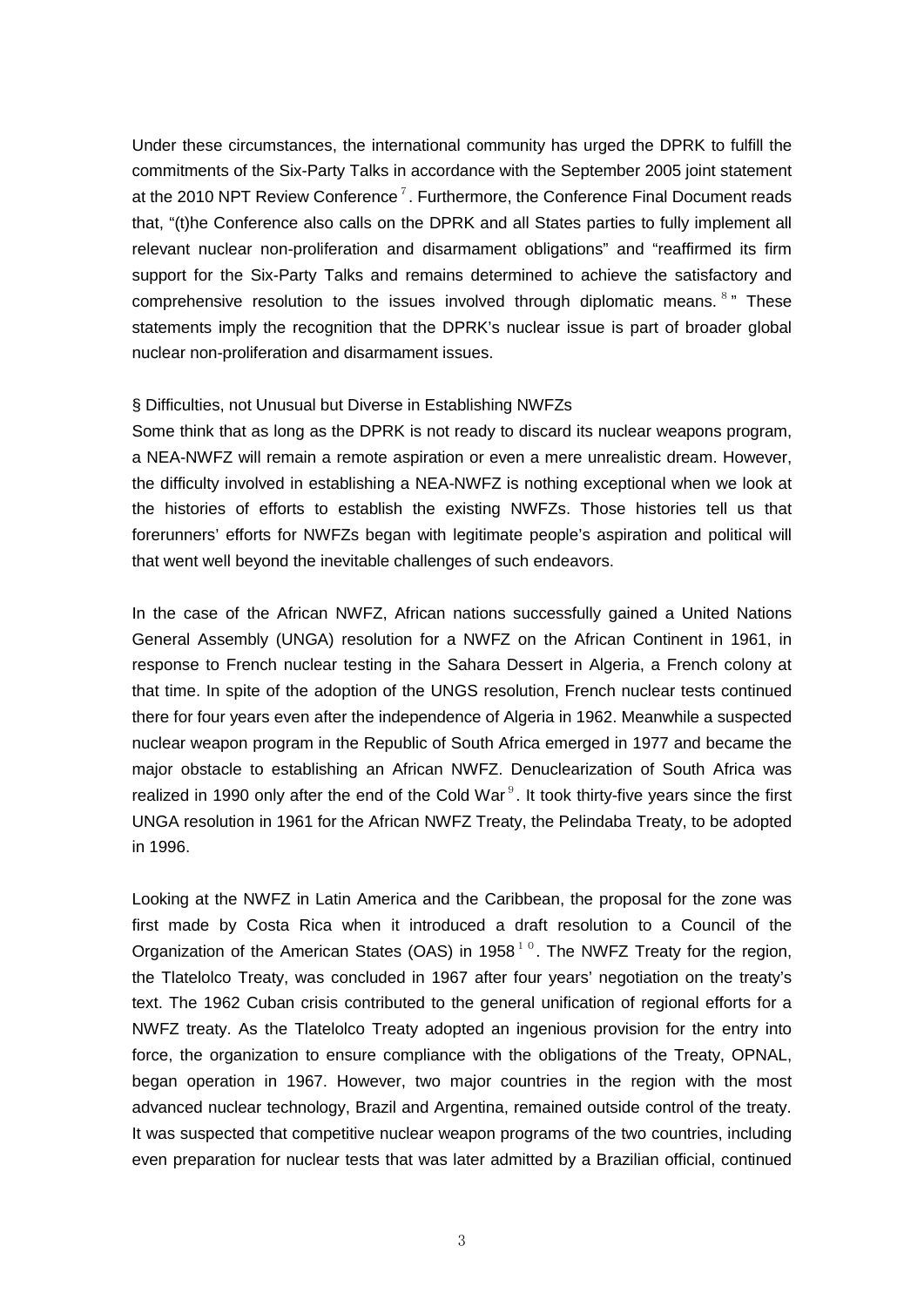for decades. Under the prevailing regional norm of the freedom from nuclear weapons brought about by the Tlatelolco Treaty, the two countries advanced incremental measures for mutual confidence building and eventually established a bilateral agency, the Brazilian-Argentine Agency for Accounting and Control of Nuclear Materials (ABACC) and then concluded a four party agreement for full-scope safeguards among the two countries, ABACC and IAEA in 1991. It was thirty-three years after the initial Costa Rican proposal.

It may be worthwhile to quote from a speech  $11$  by a Canadian diplomat, William Epstein, who was deeply involved in the negotiation of the Tlatelolco Treaty. He said, "I cannot resist telling the story of how, when I first became involved in the work of the Treaty, I was told by senior diplomats of four nuclear powers…that I would be wasting my time and that there would never be an agreement on such a Treaty…It seems to be a truism that in politics and diplomacy, 'never' never means never."

In the case of Southeast Asia nuclear-weapon-free-zone, it was in 1971 during the Cold War that five ASEAN countries declared the "Zone of Peace, Freedom and Neutrality (ZOPFAN)," which explicitly included the concept of a NWFZ. However, the presence of nuclear weapons deployed by the United States at its military bases in the Republic of the Philippines (RP) was a matter of common knowledge and an obvious obstacle to the advancement of a Southeast Asia NWFZ concept. Thus, the rejection by the Philippine Senate of the extension of the U.S.-RP Military Bases Agreement in 1991 became a turning point and viable conditions for treaty negotiations came into existence. Negotiations were concluded in 1995 and the Bangkok Treaty on the Southeast Asia NWFZ became the first NWFZ treaty after the end of the Cold War. This process took twenty-four years from the time of the ZOPFAN declaration.

Even with respect to the NWFZ treaties that involved fewer difficulties in their negotiations, such as Rarotonga Treaty for the South Pacific Nuclear Free Zone, it took thirteen years to conclude that treaty after New Zealand introduced the idea to the South Pacific Forum in 1972. The Central Asia NWFZ treaty took thirteen years to be agreed upon since first proposed in a UNGA speech by the President of Uzbekistan in 1993.

These histories of the births of existing NWFZs indicate that the windows of treaty negotiations were opened by the political vision and will by one of the countries concerned, and ten to thirty years were needed for conclusion of the treaties by overcoming obstacles which differed from region to region. In the context of the Northeast Asia NWFZ, a lesson from these histories is that an inflexible way of thinking that any proposal for a NEA-NWFZ should come only after the DPRK's definite abandonment of its nuclear programs is not appropriate. Instead, a manifestation of the political will must come first for any progress to be achieved.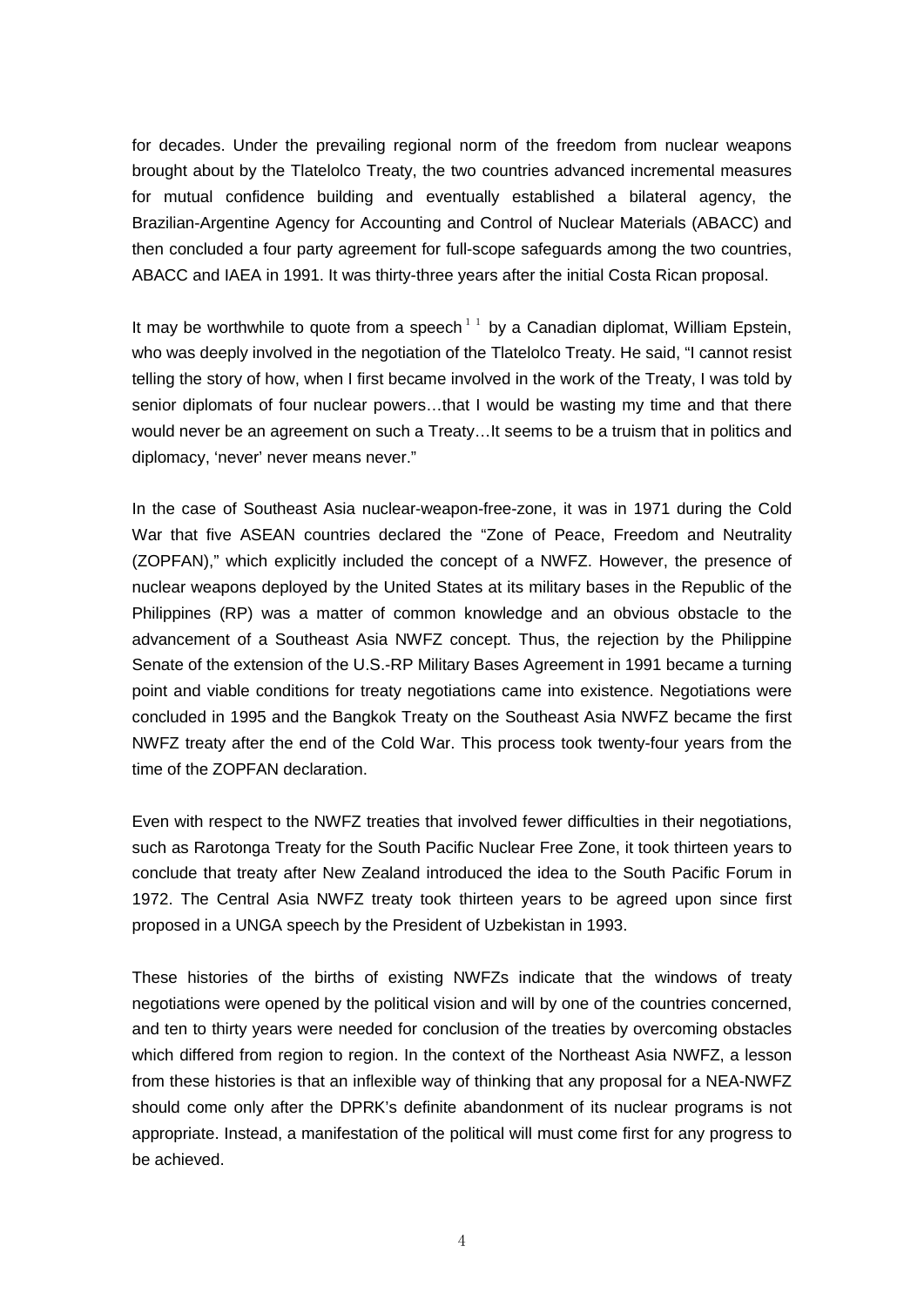## § Significance of the Global Context

Transformation from the current security arrangement characterized by extended nuclear deterrence to a new arrangement featuring a NEA-NWFZ has special relevance to global efforts toward a world without nuclear weapons.

One of the obvious steps to be taken toward that goal after the new START, the strategic offensive arms reduction treaty between the United States and Russia, is further nuclear weapon reductions by the two countries whose nuclear stockpiles are estimated to exceed 95 % of the global total. According to expert opinion, however, there is concern about whether the United States can take a bold step for further reductions unless its targeting policy is fundamentally changed by a new Presidential Policy Directive and its strict implementation  $1^2$ . This has direct relevance to the responsibility of U.S. allies.

Those allies who request extended nuclear deterrence from the United States contribute to increasing specific numbers of targets to be attacked by U.S. nuclear weapons. As a consequence, this necessitates the United States maintain specific numbers of nuclear warheads for those attacks. The frequent assertion by Japanese foreign ministry officials that Japan's nuclear umbrella policy does not contradict its nuclear disarmament policy is becoming more and more untrue as further deep cuts in the U.S. nuclear arsenal are imperative if a world without nuclear weapons is to be realized. Thus, transformation of security policy toward a NEA-NWFZ is very much wanted for all countries in this region, and especially for U.S allies in the region.

Lastly are appended two statements to support the establishment of a NEA-NWFZ: one by 93 Japanese and Korean parliamentarians and the other by the 105 Japanese mayors

-- End

-

<sup>&</sup>lt;sup>1</sup> Hiromichi Umebayashi, "A Northeast Asia NWFZ: A Realistic and Attainable Goal," at INESAP Conference, Gothenburg, Sweden, May 30 – June 2, 1996, and published in INESAP Bulletin, No. 10, August 1996.

[http://www.inesap.org/sites/default/files/inesap\\_old/bulletin10/bul10art03.htm](http://www.inesap.org/sites/default/files/inesap_old/bulletin10/bul10art03.htm)

 $2$  The model treaty has been revised several times. Draft 4 is available in the Peace Depot Working Paper No.1 E, "A Model Treaty on the Northeast Asia Nuclear-Weapon-Free Zone," November 2005.

<http://www.peacedepot.org/e-news/nwfz/workingpaper1.pdf>

The most recent version, draft 7, is available in the appendix of the book in Japanese. Hiromichi Umebayashi, "Hi-kakuheikichitai – Kakunaki Sekai eno Michisuji" ("Nuclear Weapon Free Zone – A Pathway to the World without Nuclear Weapons"), Iwanami-Shoten,

September 28, 2011.<br><sup>3</sup> Foreign Ministry Statement of the DPRK, "DPRK Foreign Ministry Vehemently Refutes<br>UNSC's Presidential Statement," Korea Central News Agency, April 14, 2009.

 $4$  Siegfried S. Hecker, "Redefining denuclearization in North Korea," Bulletin of the Atomic